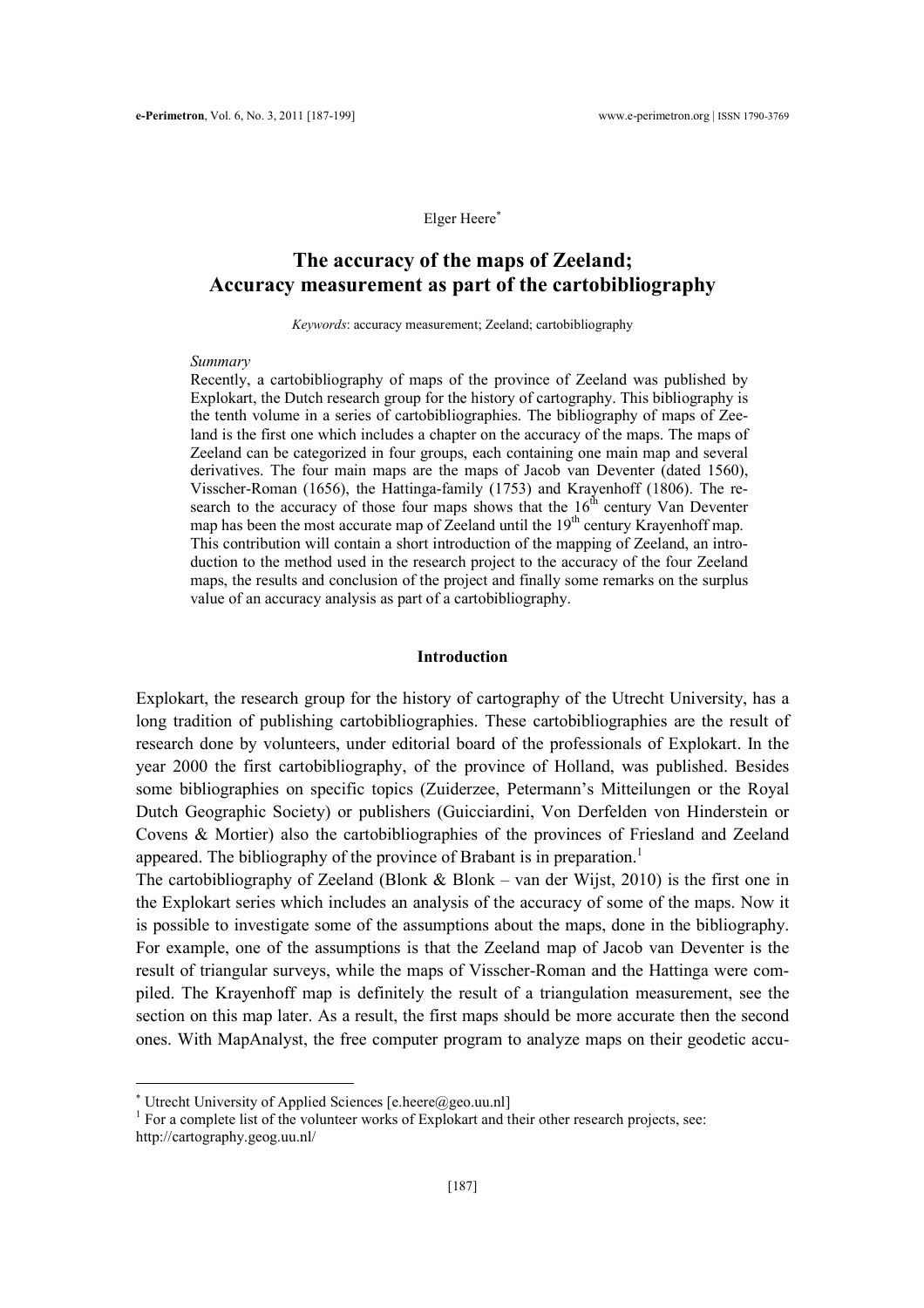racy, the maps of Zeeland by Jacob van Deventer, Visscher-Roman, Hattinga and Krayenhoff were analyzed. The following questions can now be answered:

• Is the map of Jacob van Deventer compiled or is it the result of a new survey? And is it possible that Van Deventer used the triangulation method?

• Are the Visscher Roman map and the Hattinga map compiled and if they are, is there any difference between them?

• Is the Krayenhoff map, the most recent one of the four maps investigated here, really more accurate then its predecessors?

• Is an accuracy analysis a valuable addition to a cartobibliography?

This paper starts with an overview of the mapping history of the province of Zeeland. The four maps subject to this research will be introduced here.

In the next section, the used method will be explained, followed by the results of the research project. Finally, in the conclusion section, the question mentioned above will be answered and some remarks on the use of accuracy research in cartobibliographies will be given.

## The mapping of the province of Zeeland

# The province of Zeeland

Zeeland is a province in the southwestern part of The Netherlands. Because the province consists mainly of islands, often is spoken about the Zeeuwse Delta. Figure 1 shows a map of the province, with its islands.



Figure 1: the province of Zeeland and its islands.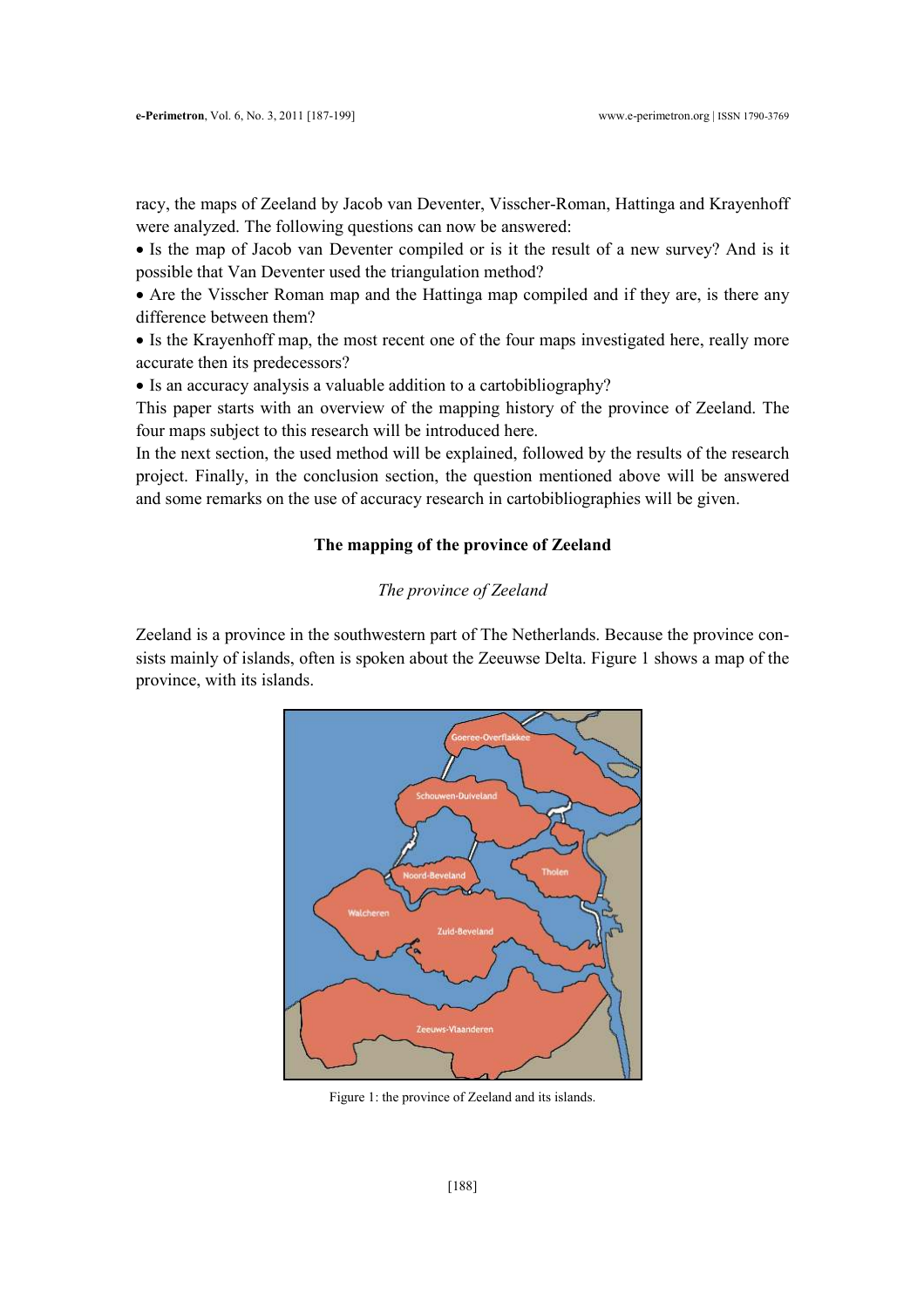Over the centuries, the area changed rapidly. The Oosterschelde and Westerschelde, the main waters within the area, flooded the land, but also gave land back. When we look at old maps of this province, we see an area that looks very different then it is today.

## Maps of Zeeland

Blonk (Blonk  $\&$  Blonk – van der Wijst, 2010) distinguishes four main map types. The first one is the map of Jacob van Deventer, published in 1560. The second one is the Visscher-Roman map, published in 1656. The third one is a map from the Hattinga family, published in 1753. The last map type is the Krayenhoff map, dated 1806. These maps are base maps. All other maps of the Zeeland province are derivatives of one of these four. A short description of the four base maps is given in the section below.

### Jacob van Deventer

Jacob van Deventer was born shortly after 1500 and died in 1575 in Cologne. He studied medicine and geography at the University of Leuven. Van Deventer became an important geographer and cartographer. First he worked for the German Emperor Charles V, later for his son, King Philip II of Spain. Jacob van Deventer is well known for his maps of the Dutch provinces and for his town maps.

The first version of the wall map of Zeeland can be dated around 1549. Although there is no year mentioned on the map, there are topographical indications for this date.

The map used in this research is dated 1560 and was published by William Silvius. In the corner above left, there are the coats of arms of the province of Zeeland, king Philip II and prince William of Orange. There are no roads on the map, but the watercourses are drawn. There are a lot of toponyms. Towns are drawn with their profile, while churches and cloisters are drawn with a little cross.

There is a discussion on the survey method Van Deventer has used. Fockema Andrea and Van't Hoff (1947, p. 25) points out that Van Deventer used the triangulation method. Koeman thinks Van Deventer used a more simple method by Sebastian Münster.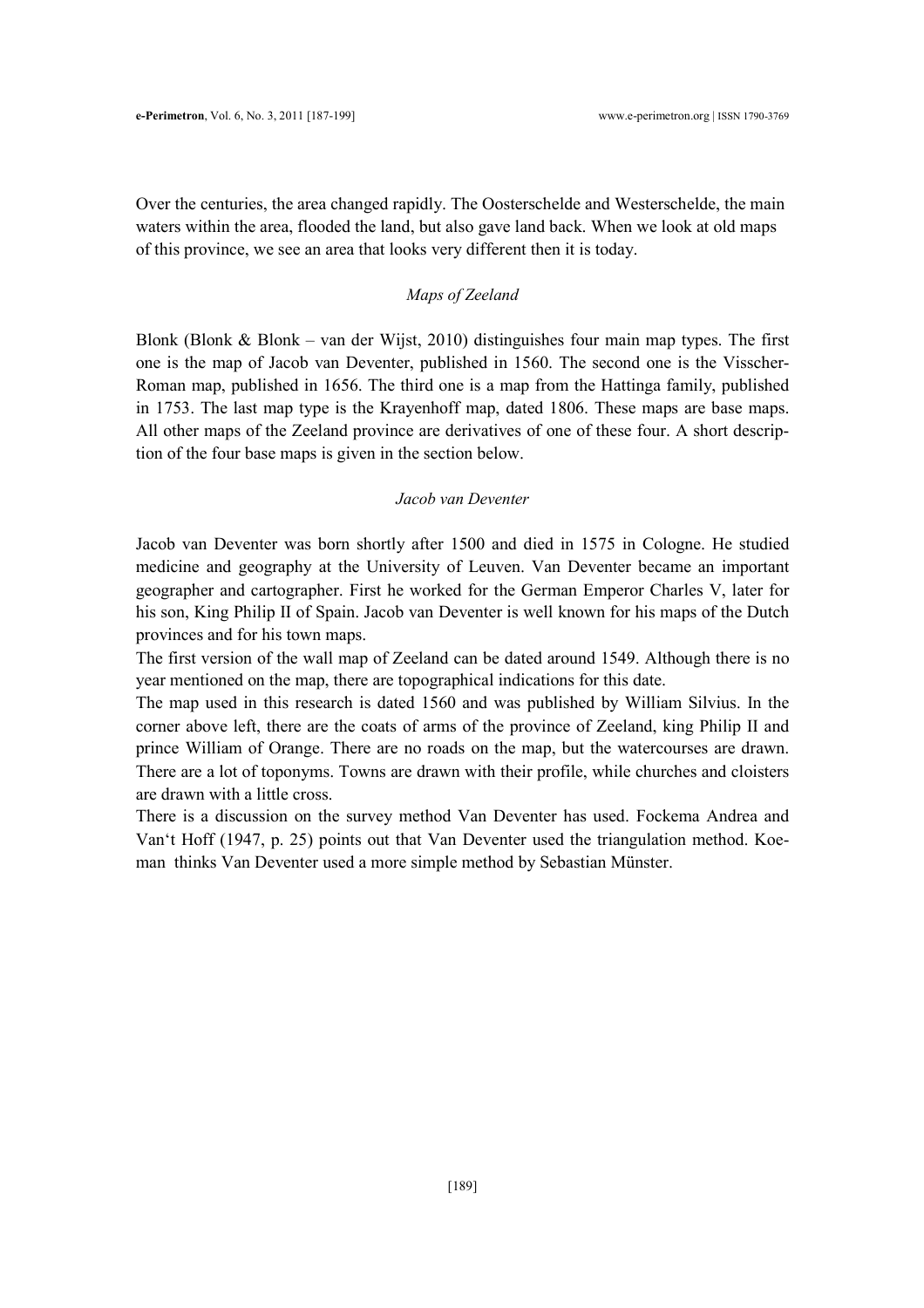

Figure 2: Map of the province of Zeeland by Jacob van Deventer (1560).

### Visscher-Roman

A hundred years after the publishing of Van Deventer's wall map, a new map of Zeeland was needed. The commission for the map was given to Zacharias Roman in 1650. Zacharias Roman copied several maps and compiled his wall map. Roman was a bookseller and publisher in Middelburg, the capital of the province. For his map of Zeeland, he cooperated with Claes Jansz. Visscher, who was more experienced in copper engraving. Because the map was copied from other maps, with different scales and therefore different level of details, the wall map of Visscher Roman shows a great variance in topographical accuracy. Because no attention was paid to the earth's curvature, a geodetic inaccuracy is to be expected.

The privilege (a kind of copyright) for this map was given to Zacharias Roman in 1656, so this year is also mentioned as publication date.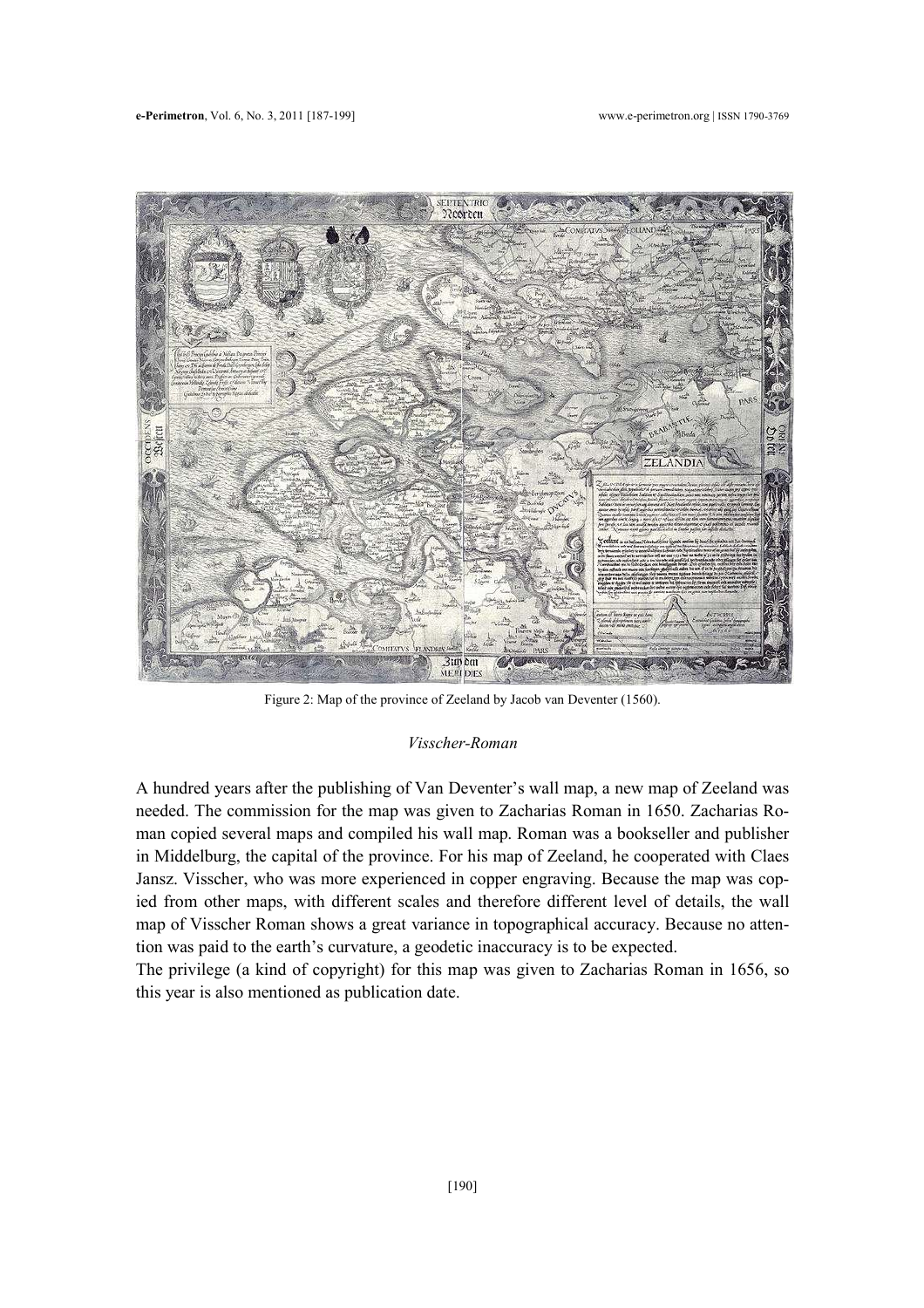

Figure 3: Visscher-Roman map of the province of Zeeland (1656).

### Hattinga's

William Tiberius Hattinga was born in 1700. Like Jacob van Deventer, he studied medicines and geography and later mathematics. There he learned the triangulation method and developed a great interest in cartography. In 1730 and 1731 he got two sons: David William Carel and Anthony. They developed the same interest in cartography as their father.

The Hattinga family works, in commission of the States of Zeeland, on maps of the islands from 1744. The first map was of the island of Tholen. Later the other islands were mapped and in 1752 an Atlas der Provintie van Zeeland (Atlas of the province of Zeeland) was compiled. From these maps of the islands, which all were surveyed by the Hattingas themselves, a large map of the whole province was compiled. It is therefore to be expected that the accuracy of the maps of the islands is much better then the accuracy of the map of the province as a whole.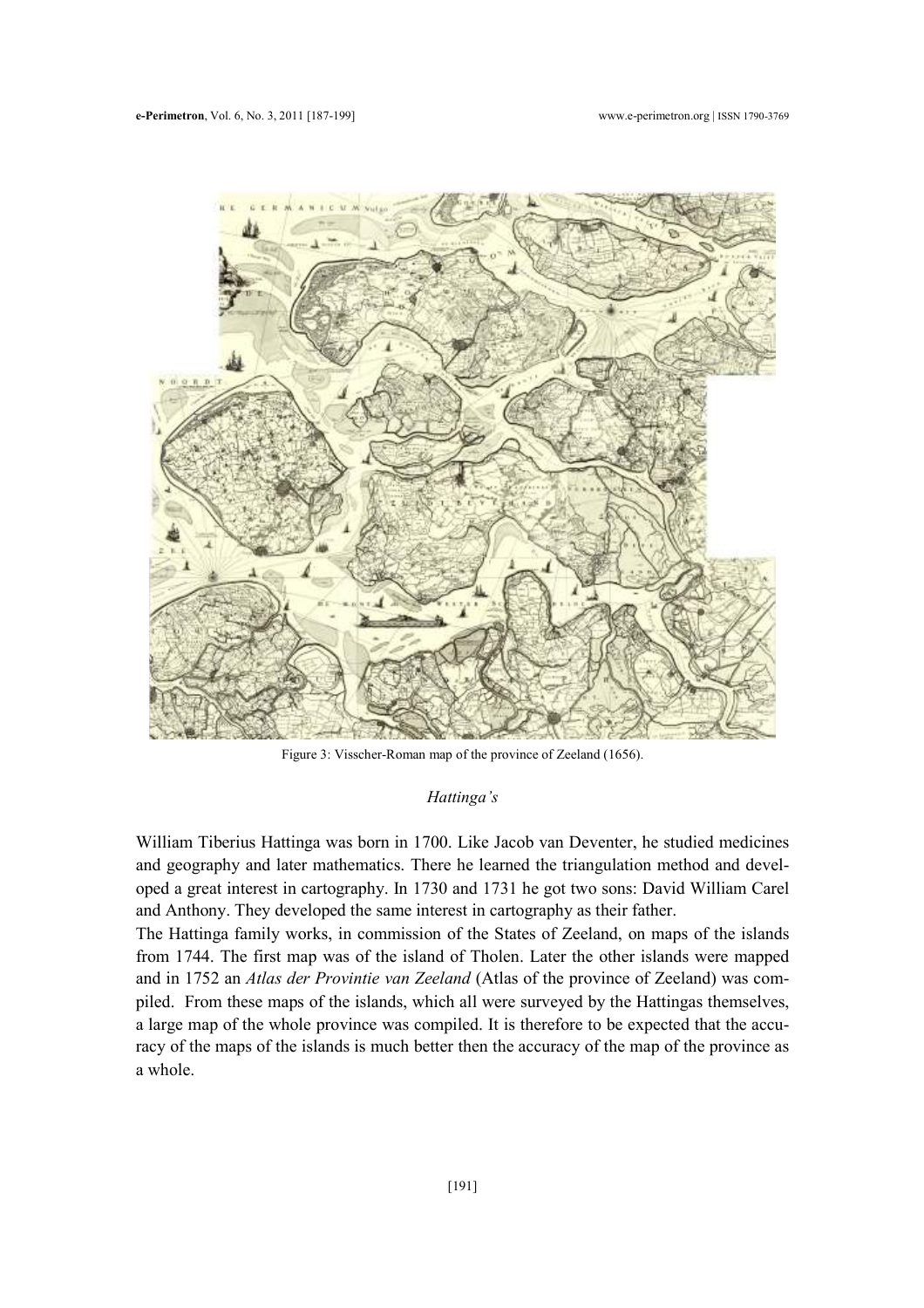

Figure 4: Hattinga map of the province of Zeeland (1753)

# Krayenhoff

In the period 1795-1806 the Netherlands are known as the Batavian Republic. For the first time there is (more or less) a kind of nation state. This is the reason that there is a great demand for new accurate maps of the Republic. The commission for a new topographical map is given to lieutenant-colonel Baron C.R.Th. Krayenhoff. After Jacob van Deventer and W.T. Hattinga, the third cartographer who also studied medicine!

Krayenhoff started his project, where he surveyed the whole Republic by using the triangulation method, in 1801. After a false start, at first Krayenhoff used inaccurate instruments, the result was a network with 162 triangles. The used triangulation network was connected to the French network. In 1811 the project was finished. The province of Zeeland was mapped in 1806. The map was published by Covens & Mortier. Because of the used method, it is to be expected that the Krayenhoff map is the most accurate one of the four maps.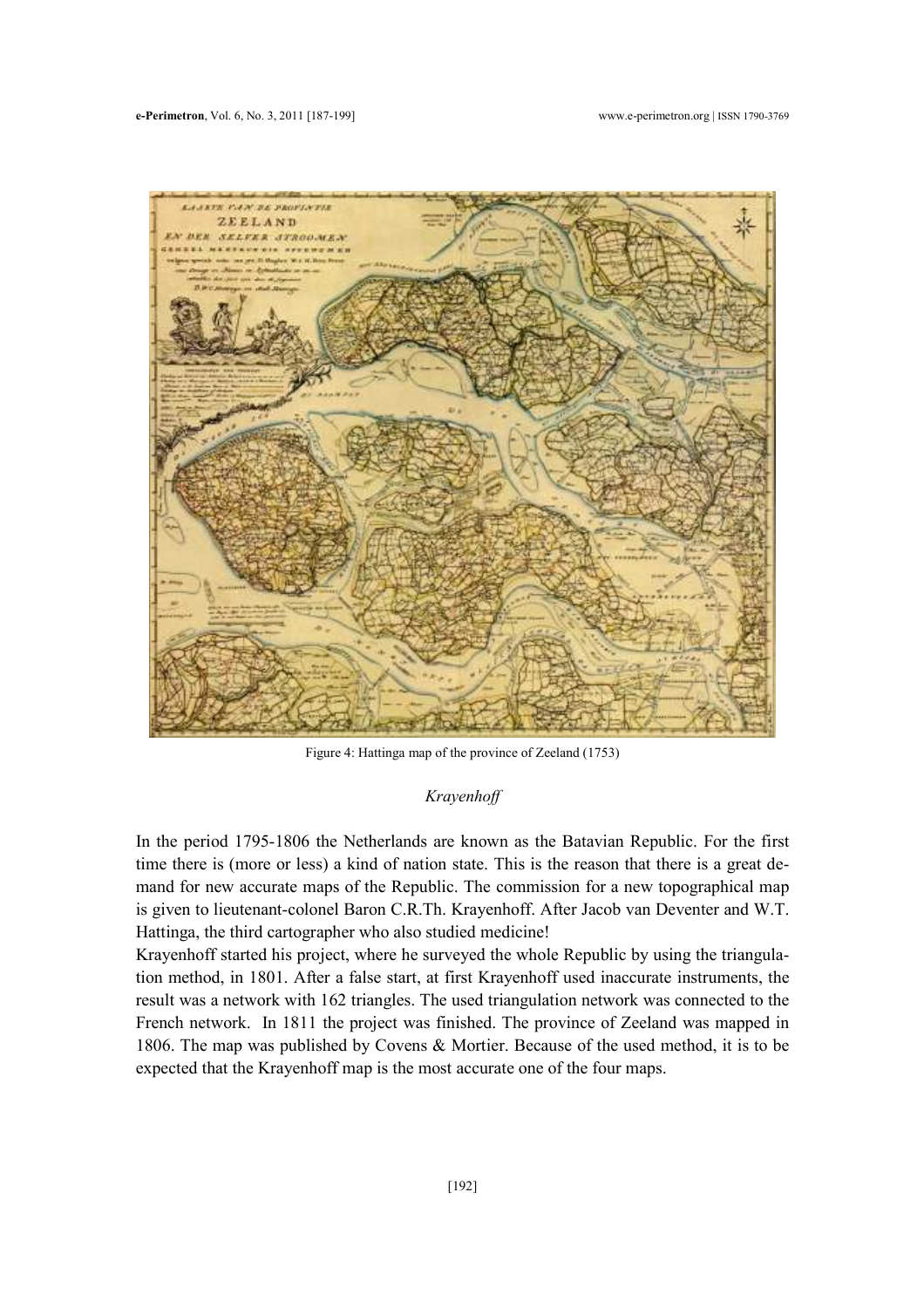

Figure 5: Krayenhoff map of the province of Zeeland (1806).

# Used method

## Introduction

For the analysis of the four maps, MapAnalyst was used. With this software it is possible to calculate the accuracy of maps relatively quick. The software is developed by the ETH Zürich and is free to download.<sup>2</sup> In this section a brief overview of MapAnalyst will be given. Only those functions used in this research project will be mentioned. For a complete description of MapAnalyst, see Jenny (2006 & 2010).

# First step: setting the control points

MapAnalyst is based on the comparison of points on the old map with the same points in the real world. Therefore a set of points on the old map and in the modern reference map must be selected. MapAnalyst provides OpenStreetMap as the reference map. One can use an own reference map, but in the case of this research project, that was not necessary.

 2 http://mapanalyst.cartography.ch/index.html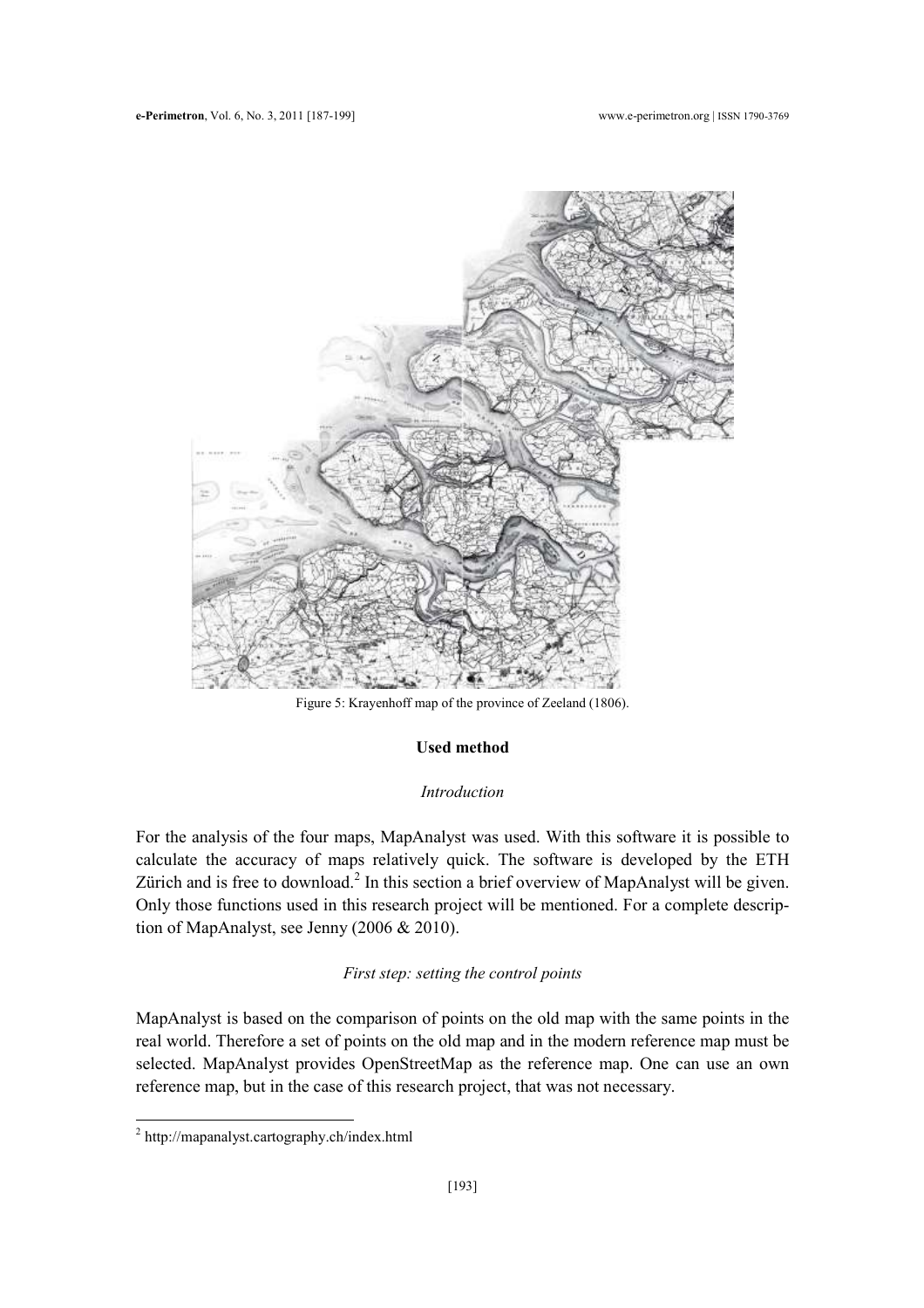As mentioned before, the landscape has changed often in this part of the Netherlands. Therefore, attention on the selection of the control points must be paid. Points on the coastlines cannot be used. The same goes for watercourses. In most cases churches were used as a control point, because one can be pretty sure that churches don't move very often.

Figure 6 shows the main screen of MapAnalyst, with the control points on the Van Deventer map and the reference map.



Figure 6: main screen op MapAnalyst, with the Van Deventer map and OpenStreetMap as the reference map.

### Visualizing the analysis: distortion grids and vectors of displacement

The results of the analysis can be visualized in several ways. For this research the distortion grids and the vectors of displacement were used.

The distortion grid provides a good overview of the geodetic accuracy of the old map in general. Around the control points a grid is made. When the old map is as accurate as the reference map, the grid provides perfect squares. When the squares are reduced in size, the scale of the old map is reduced on that area of the map. When the squares are enlarged, the scale of the old map is also enlarged on that particular spot. In that way, one can point out areas of scale reducing and enlargement on the map. It provides a quality measurement for the map as a whole. Figure 7 shows the distortion grids for the four maps, subject to this research.

The quality of the specific points, i.e. the chosen control points, can be visualized with the vectors of displacement. Each control point is connected to a vector, which ends at the point where the control point should have been, if the old map was as accurate as the reference map. Figure 8 gives an example. The area of the circles around the control points is proportional to the inaccuracy of that point. But the main function is to make de vectors better visible, when projected on the old map. Where the distortion grid gives an overview for the map as a whole, the vectors of distortion gives information on the accuracy of the particular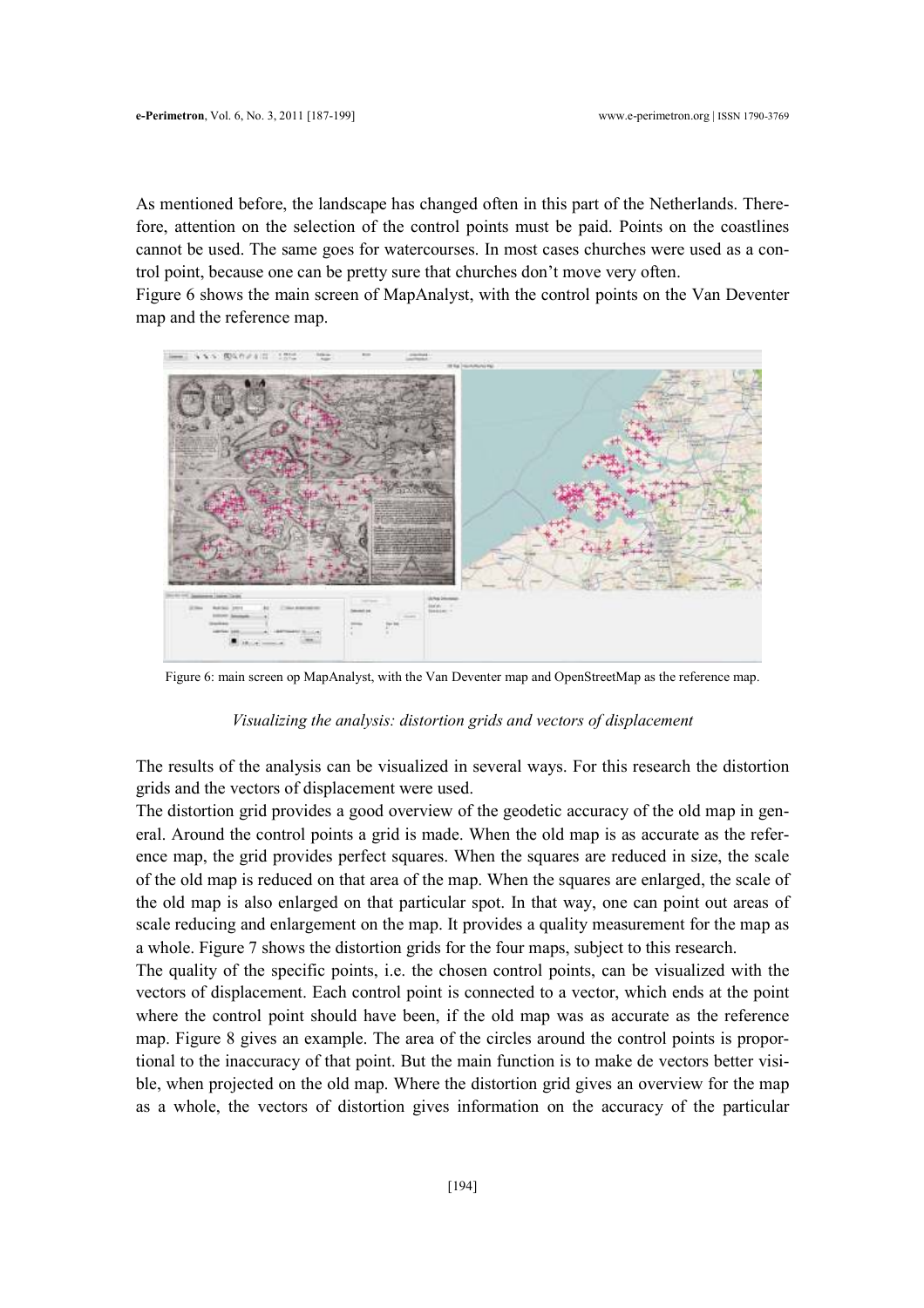points. This means, that for example groups can be distinguished with common direction and size of distortion. This can provide information, for example, on possible source maps.

### Statistics of the analysis

MapAnalyst can also calculate some statistics. MapAnalyst calculates the scale in horizontal and vertical direction, the rotation of the old map, the mean position error (MPE) and its standard deviation (SD). Especially the last two statistics were used in this research. The mean position error provides a number for all control points on the map. Its unit is in meters. The lower this MPE, the more accurate the old map is. The SD provides the mean deviation for all points with respect to the mean position error. The lower this number, the more accurate the mean position error is.

### Results

In this research project only the mean position error (MPE) and standard deviation (SD) were used. Table 1 gives for the four base maps the results of the calculations. Figure 7 shows the distortion grids for the maps.

| Map                | Mean position error | Standard deviation |  |
|--------------------|---------------------|--------------------|--|
| Jacob van Deventer | 813                 | 575                |  |
| Visscher-Roman     | 1516                | 1072               |  |
| Hattinga           | 843                 | 596                |  |
| Krayenhoff         | 295                 | 208                |  |

Table 1: results of the statistical calculations

The most accurate map, according to the table and the grid, is the Krayenhoff map. The MPE values are by far the lowest with Krayenhoff, while the distortion grid is almost a perfect rectangular. This could be expected. The Zeeland map of Krayenhoff is part of his large triangulation survey of the Netherlands.

As mentioned earlier, the Jacob van Deventer map is supposed to be the result of triangular surveys. The results of the accuracy analysis can confirm this. After Krayenhoff, it is the second most accurate map of the four analyzed. Although overall the distortions on the Van Deventer map are very low, the southern part shows relatively high distortions. This is visualized with vectors of displacement in figure 8. Maybe Van Deventer had used another map, maybe a map of the province of Vlaanderen to compile this part of his Zeeland map. This is for future research.

According to the cartobibliography, it is known that Roman compiled his wall map, as mentioned in the section on the Roman Visscher map. This map is clearly the most inaccurate one. When the vectors of displacement are analyzed, see figure 9, there are some patterns visible, of vectors with a common direction. With a few exceptions, one can see that there are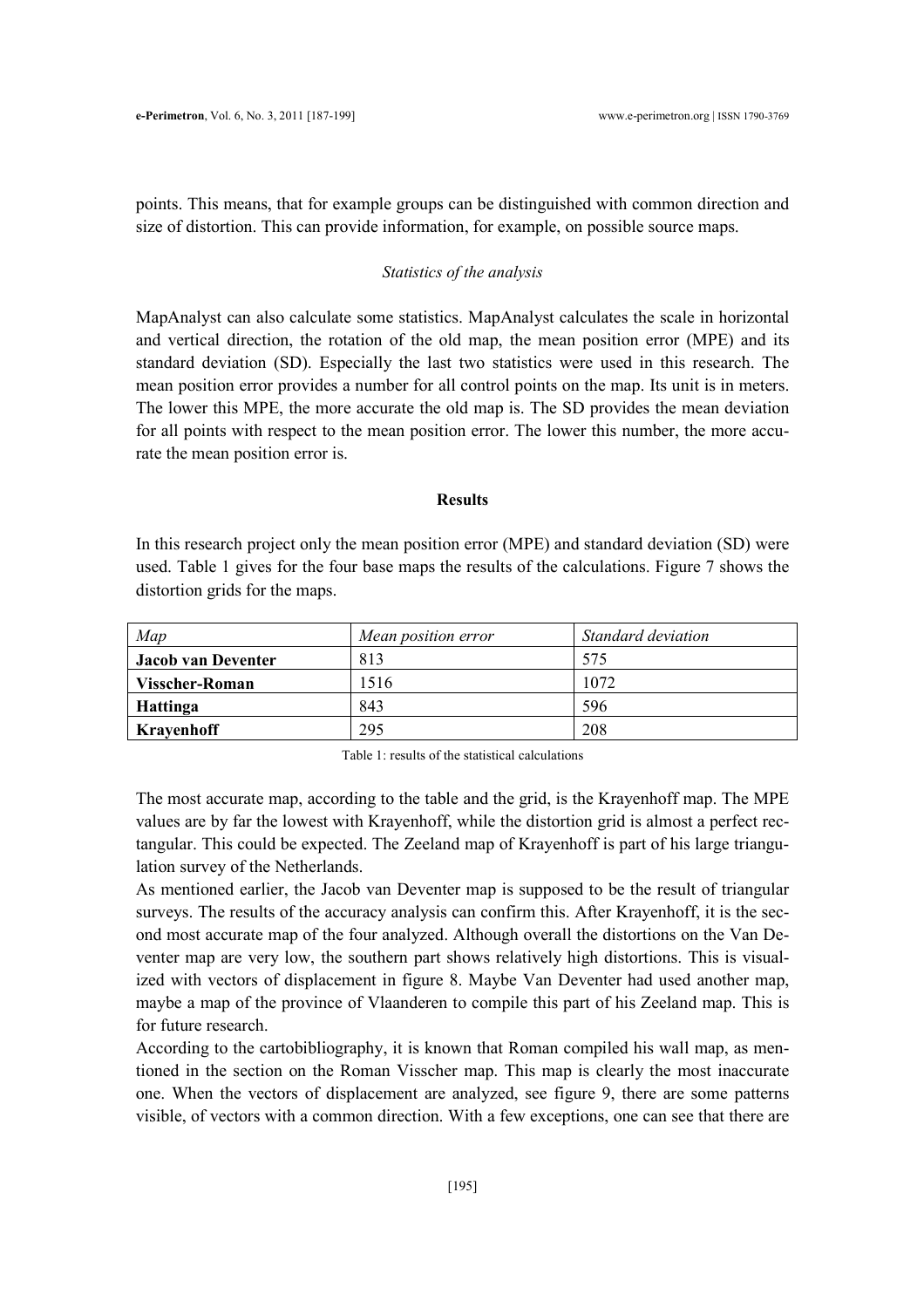common directions of the vectors for each island. Therefore a conclusion can be that Roman used different maps for each island and compiled these, with the wall map as a result. The islands of Walcheren, Noord- and Zuid-Beveland and Schouwen-Duiveland are analyzed separately. The values of the MPE are given in table 2.

| Area               | <b>MPE</b> | Deviation factor |
|--------------------|------------|------------------|
| Walcheren          | 215        |                  |
| Bevelanden         | 362        | 4.4              |
| Schouwen-Duiveland | 279        | 5.4              |
| Zeeland            | 1516       |                  |

Table 2: the mean position error for the islands and for Zeeland as a whole, for the Visscher Roman map.

The value for Zeeland is given to compare with. It is clear that the MPE of each island strongly differs from the MPE of Zeeland as a whole. This can be concluded by the deviation factor. This is the ratio of the MPE for Zeeland by the MPE of each island.

The same conclusions can be drawn for the Hattinga map, although less strong. Figure 10 shows the vectors of displacement. Table 3 shows the mean position errors for the islands and their deviation factor.

| Area               | <b>MPE</b> | Deviation factor |
|--------------------|------------|------------------|
| Walcheren          | 157        | 5.4              |
| Bevelanden         | 152        |                  |
| Schouwen-Duiveland | 212        | 4.0              |
| Zeeland            | 843        |                  |

Table 3 the mean position error for the islands and for Zeeland as a whole, for the Hattinga map.

From both compiled maps, the Visscher Roman and the Hattinga map, is the last one the most accurate. This can be explained by the fact that Roman used an arbitrary set of maps to compile his wall map. The Hattinga's could use their own island maps, which they had made themselves. No doubt that these island maps were of a better quality then the maps Roman used.

For comparison, the MPE and deviation factors for the islands on the Van Deventer and Krayenhoff maps are given in table 4.

|              | Walcheren | Bevelanden | Schouwen- | <b>Zeeland</b> |
|--------------|-----------|------------|-----------|----------------|
|              |           |            | Duiveland |                |
| Van Deventer | 307(2,6)  | 382(2,1)   | 280(2,9)  | 813            |
| Krayenhoff   | .50(2,0)  | 315(0,9)   | 276       | 295            |

Table 4 the mean position error for the islands and for Zeeland as a whole, for the Van Deventer and Krayenhoff map.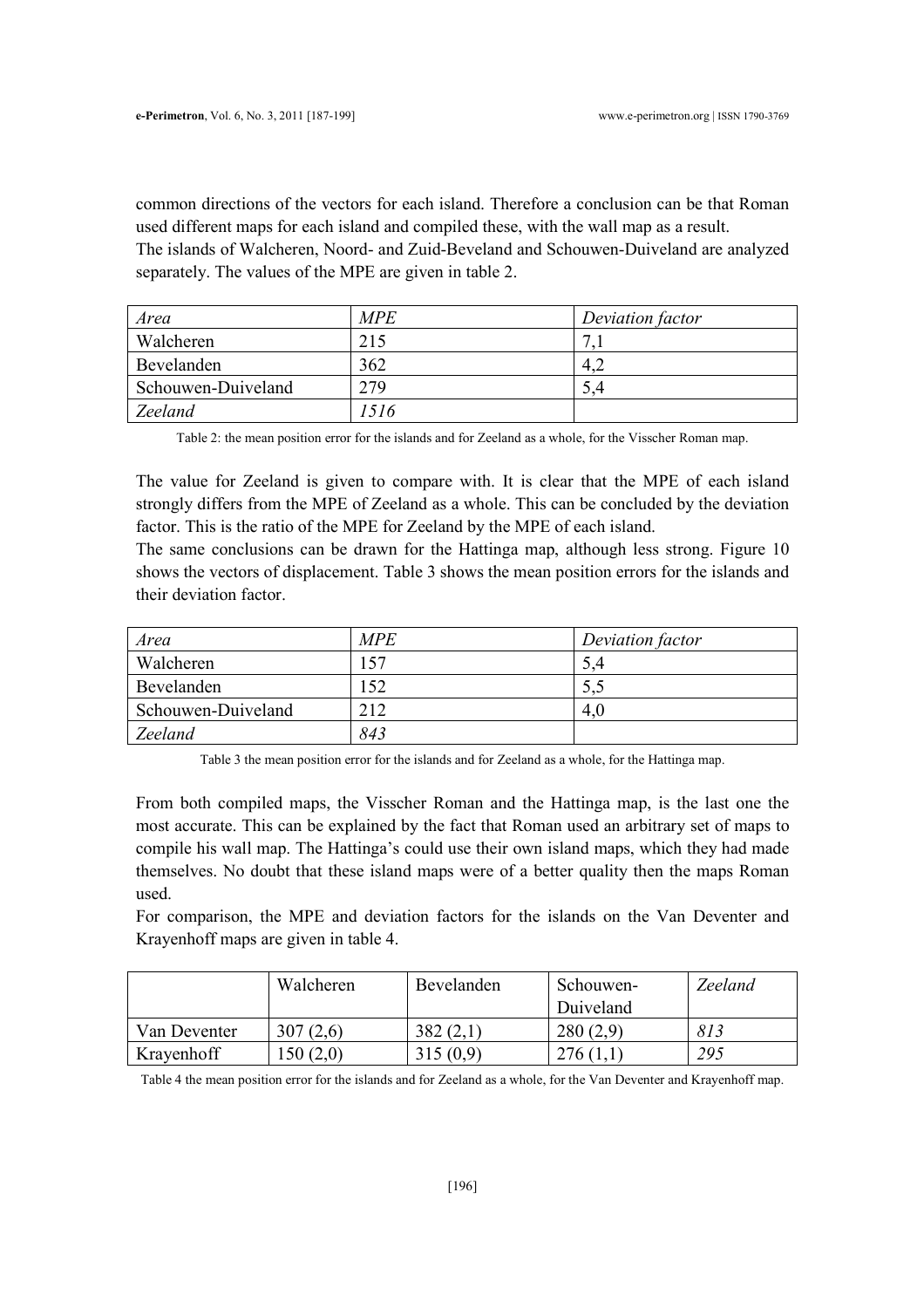The deviation factors on the Van Deventer and Krayenhoff maps are much lower then on the Visscher Roman and Hattinga map. This can be explained by the usage of different techniques the mapmakers used. The conclusion that Van Deventer and Krayenhoff used their own surveys and the maps of Visscher Roman and Hattinga are compiled can be endorsed.



Figure 7: distortion grids for a) the Jacob van Deventer map, b) the Visscher-Roman map, c) the Hattinga map and d) the Krayenhoff map



Figure 8: Vectors of displacement in the southern part of the Van Deventer map.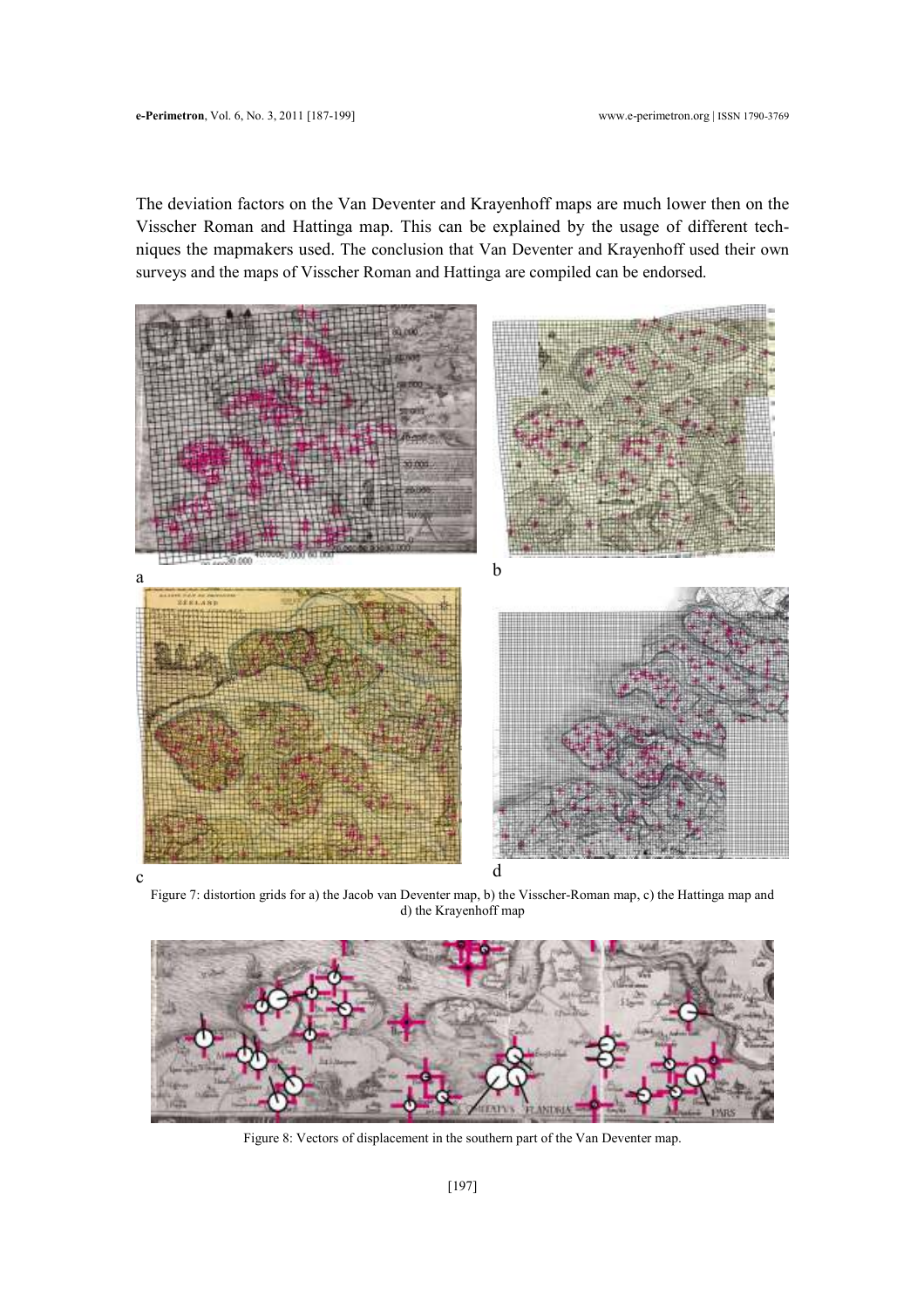

Figure 9: Vectors of displacement on the Visscher Roman map.



Figure 10: Vectors of displacement on the Hattinga map.